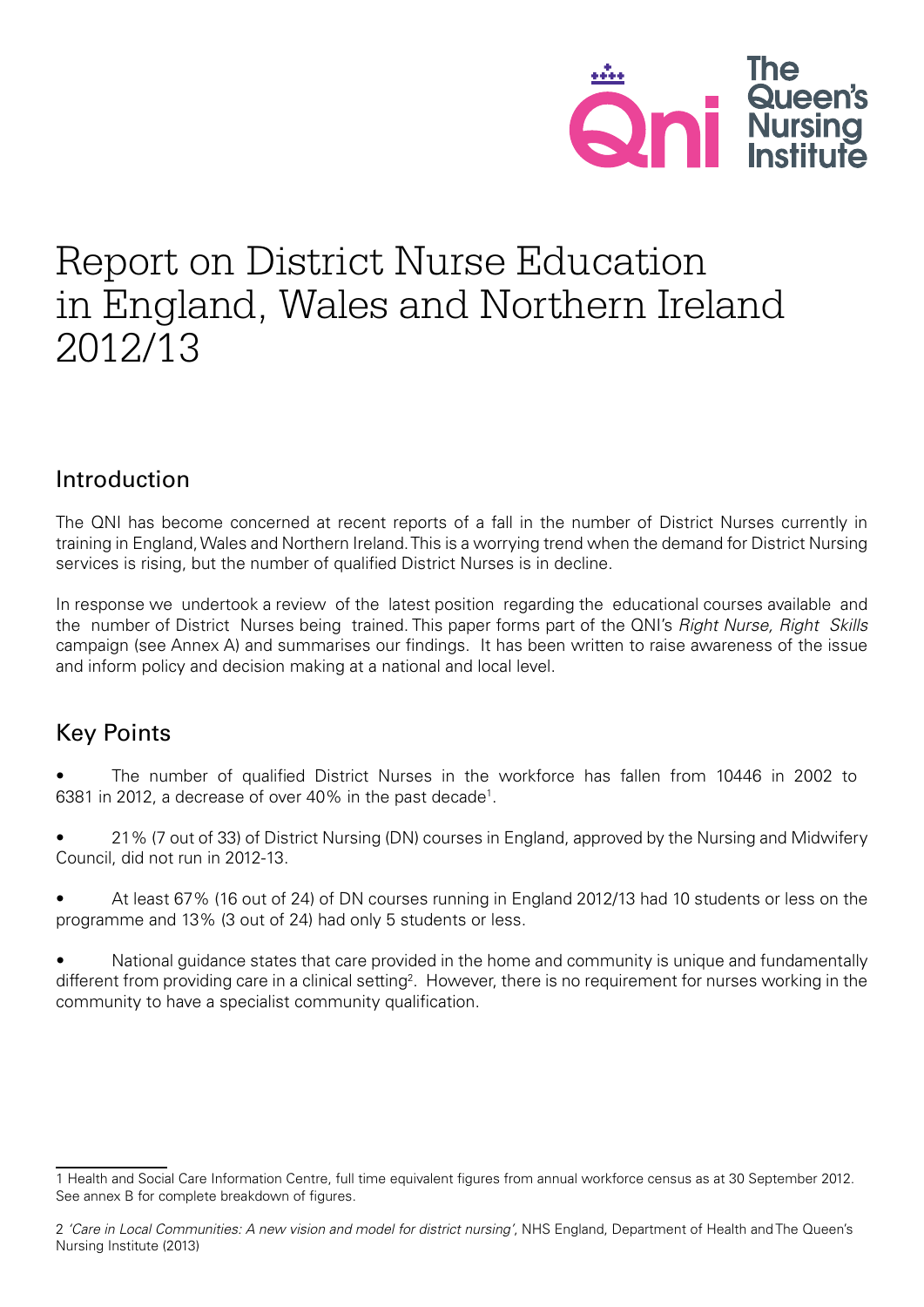# Recommendations

1. That policy and professional leaders with responsibility for long term conditions, integrated care, community nurse education and workforce planning consider the evidence in this report and work with the QNI and other stakeholders to reverse the decline in qualified District Nurses.

2. That the guidance set out in *Care in Local Communities: A new vision and model for district nursing3* is implemented through service and education commissioners.

3. That any discussion and action regarding District Nurse numbers and training starts with the needs of patients and their carers.

4. That measures are taken to raise the profile of District Nursing as a rewarding and fulfilling career choice for ambitious practitioners, with a key role in meeting patient and carer needs.

# Summary of findings

Between January and March 2012, the QNI contacted the DN course leader of every university in England, Wales and Northern Ireland listed with the Nursing and Midwifery Council (NMC) as an approved provider of the District Nursing (community specialist practitioner) programme. The purpose of the contact was to request the numbers of student District Nurses on the programme at the time of the request, and to identify whether there was any concern at the numbers being commissioned currently.

38 universities are listed by the NMC as approved to deliver the DN community specialist practitioner programme as a full time and/or part time programme at undergraduate (UG) and/or postgraduate (PG) academic levels.

36 of these institutions provided information contributing to this report. The number of universities in each of the 3 countries approved to deliver the DN programme is provided in Annex B.

#### 1. Numbers of District Nursing students undertaking the DN programmes in 2012/13:

England: 187 DN students in 24 universities (part time and full time) Wales: 86 DN students in 4 universities (part time and full time) N. Ireland: 17 DN students in 1 university

#### 2. Average size of the intake

England: 8 DN students per cohort in 24 universities (from a range of 4 to 18 DN students) Wales: 22 DN students per cohort in 4 universities N. Ireland: 17 DN students in one university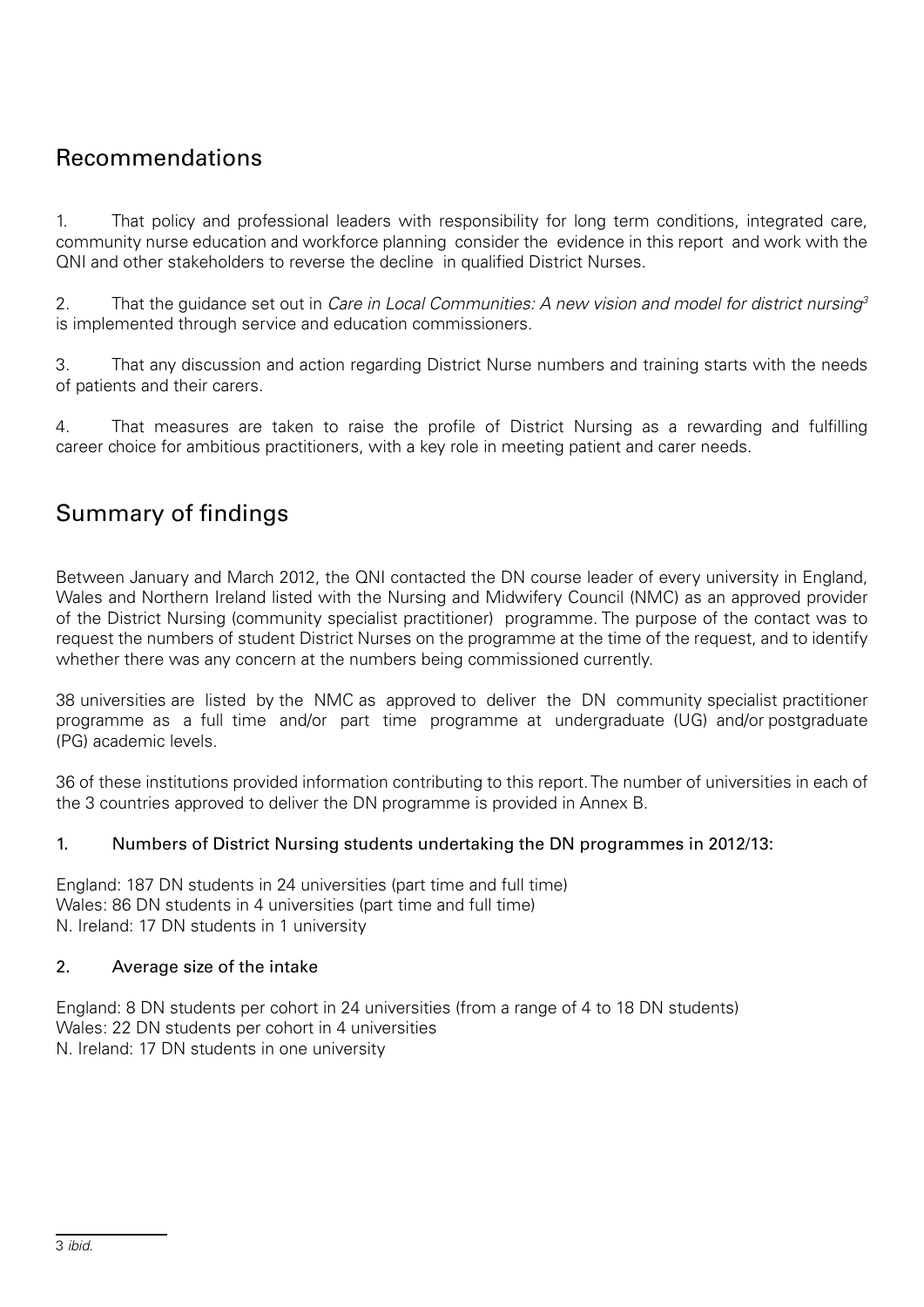#### 3. Academic level of study: undergraduate and postgraduate levels

England: 27 universities offer the programme at both levels; 2 at UG level only and 2 at PG level. Wales: 2 universities offer the programme at both levels and 2 at UG level only. N. Ireland: the university offers the programme at both academic levels.

# Analysis

## Commissioned places for District Nursing programmes

There is geographic variability in the availability and commissioning of DN programmes, with those in Wales and Northern Ireland being more actively funded and supported than in England.

The picture in England is less clear with some areas of the country such as the South West being completely without DN programmes for the past several years. This is currently being addressed with the planned validation and NMC approval of a DN programme starting in September 2013.

At the start of the 2012/13 academic year, 29 universities were offering the DN programme. 2 expected to offer the programme later in the academic year with a February 2013 start date.

In London, the number of DN places filled for 2012/13 in September 2012 was just 5 in 2 universities<sup>4</sup>. Whilst more students were due to commence the programme in February 2013 this leaves just 5 District Nurses for the whole of London due to qualify in September 2013.

There were 100 commissioned places available for District Nurse education in London across 2 intakes in the academic year 2012/13, but it is understood that it was not possible to recruit to 50% of this number (50 places) in the first intake in September 2012. This was due to a lack of suitable applicants for the programme and in some cases a failure of the literacy and numeracy assessments.

This contributes to the QNI view that District Nursing suffers from a lack of profile when nurses are choosing their career pathways, which is in part due to student nurses having little or no exposure to community nursing practice in their training<sup>5</sup>.

## Numbers of District Nurses qualifying in summer 2013

The places are also commissioned as full time and part time; at some universities the course is now only available part time. The information provided about these different modes of study of the current DN students was incomplete. However, based on the information provided, a substantial number of the DN students are studying part time and the estimated maximum number of District Nurses qualifying in the summer of 2013 is 254 for England, Wales and Northern Ireland $6$ .

<sup>4</sup> Information supplied by the London Deanery, which managed all applications on behalf of NHS London for 2012/2013 entry.

<sup>5</sup> Although the Government in its May 2013 Mandate to Health Education England requires them to ensure at least 50% of student nurses undertake community placements by March 2015.

<sup>6</sup> The number is derived by adding the full time number of DN students starting in September 2012 and adding this to half the number of DN students on the part time prorammes - on the basis that the total number was given for students enrolled on part time programmes and approximately half will be in year 1 and half in year 2.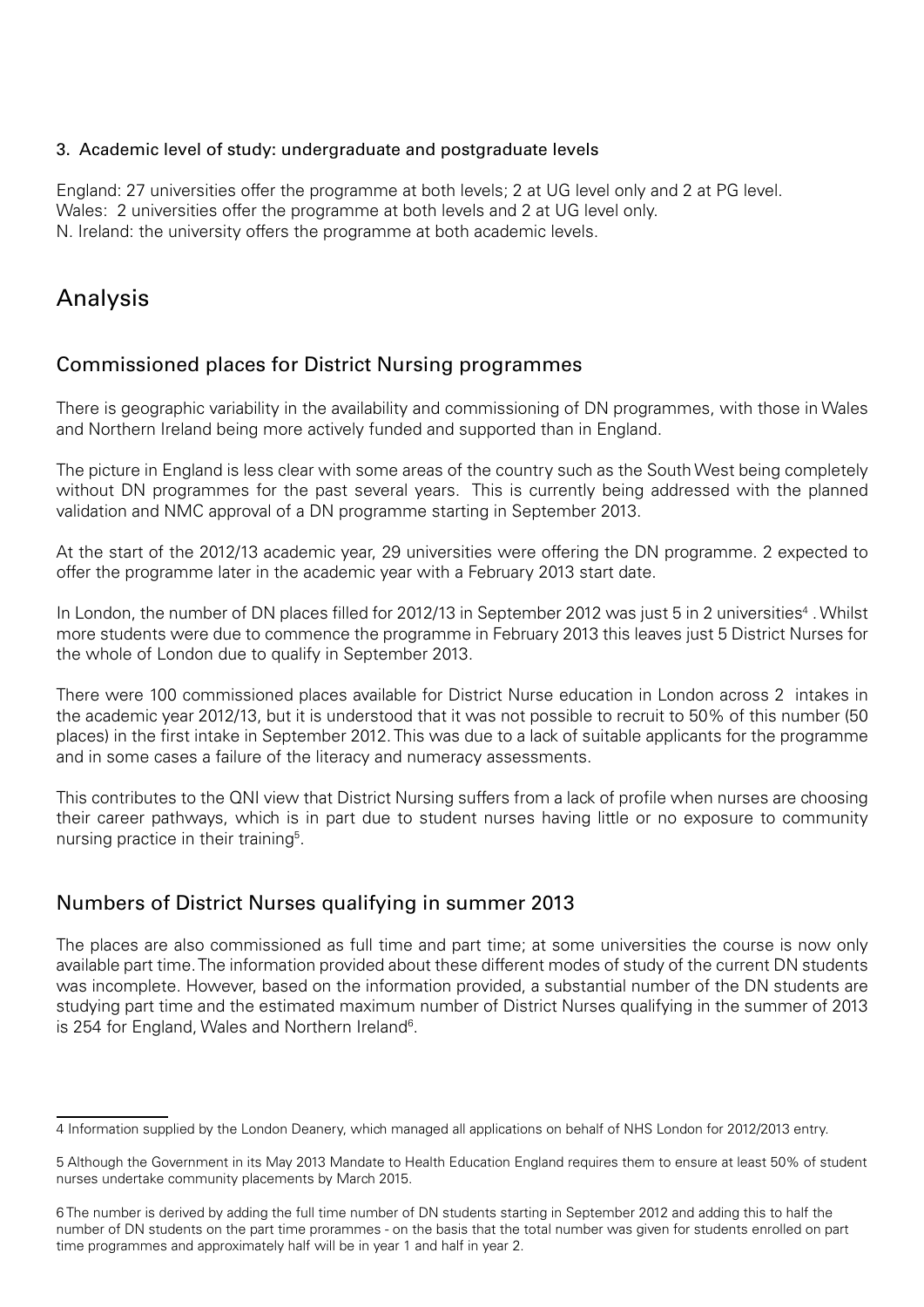## Cohort size

There were comments from some universities in England about the small cohort size they were supporting and the diminishing number of students on the programmes in recent years. There was evidence of one local arrangement to address the small cohort size where 2 neighbouring universities had agreed that one would provide the District Nursing programme for both in 2012/13 rather than split a small cohort even further.

The concern for those with the small cohorts is the viability of the programme in the longer term. It is feared that the universities in which they are taught will consider the DN programme to be financially unviable in terms of the resources required to support small groups year on year, even where some learning within the programme may be shared with other community specialist practitioner students, such as Health Visitor and School Nurse students.

## Academic level of the programme: a Specialist Practitioner Programme

The course is required to be delivered at academic level 6 (equivalent to the last year of an undergraduate degree) or academic level 7 (postgraduate degree level) by the NMC. Universities may choose to offer one or both levels when they seek NMC approval for their programmes. Annex C provides further information on the academic levels of the programme.

There was recognition that now pre-qualifying nurse programmes leading to first registration are required to be offered at a first degree level only (from September 2013), there will be a diminishing market for the undergraduate (BSc) programme, which is essentially a 'top up' degree for those nurses who hold a Diploma of Higher Education (Dip HE) in nursing. There was some evidence that the universities were already responding to this trend, with only four offering the programme at an undergraduate level only. Others added comments that their undergraduate programmes will be closing in the near future, with postgraduate programmes only to be on offer henceforward.

Contributing to this is the growing perception of the District Nurse as a specialised practitioner working at a strategic level, often running large teams. The caseload of the team includes highly dependent complex patients that require advanced practice skills and a case management approach. This association with advanced practice means that postgraduate level preparation is now required to support the development of new District Nurse practitioners.

It was not possible to determine the precise numbers studying on each of the 2 levels amongst the 290 DN students on programmes in 2012/13, as the data was not always provided in that way by the universities.

## NMC Standards of Education for District Nursing

There is also some concern within the District Nursing profession that the Nursing and Midwifery Council's Standards for Specialist Education<sup>7</sup> require revision and that given the current situation with the NMC, this is unlikely to happen for some time. Universities meanwhile are seeking to interpret the NMC standards to meet the needs of District Nurses in practice. For example, while undertaking the research for

<sup>7</sup> *'Standards for specialist education and practice'* NMC, 2001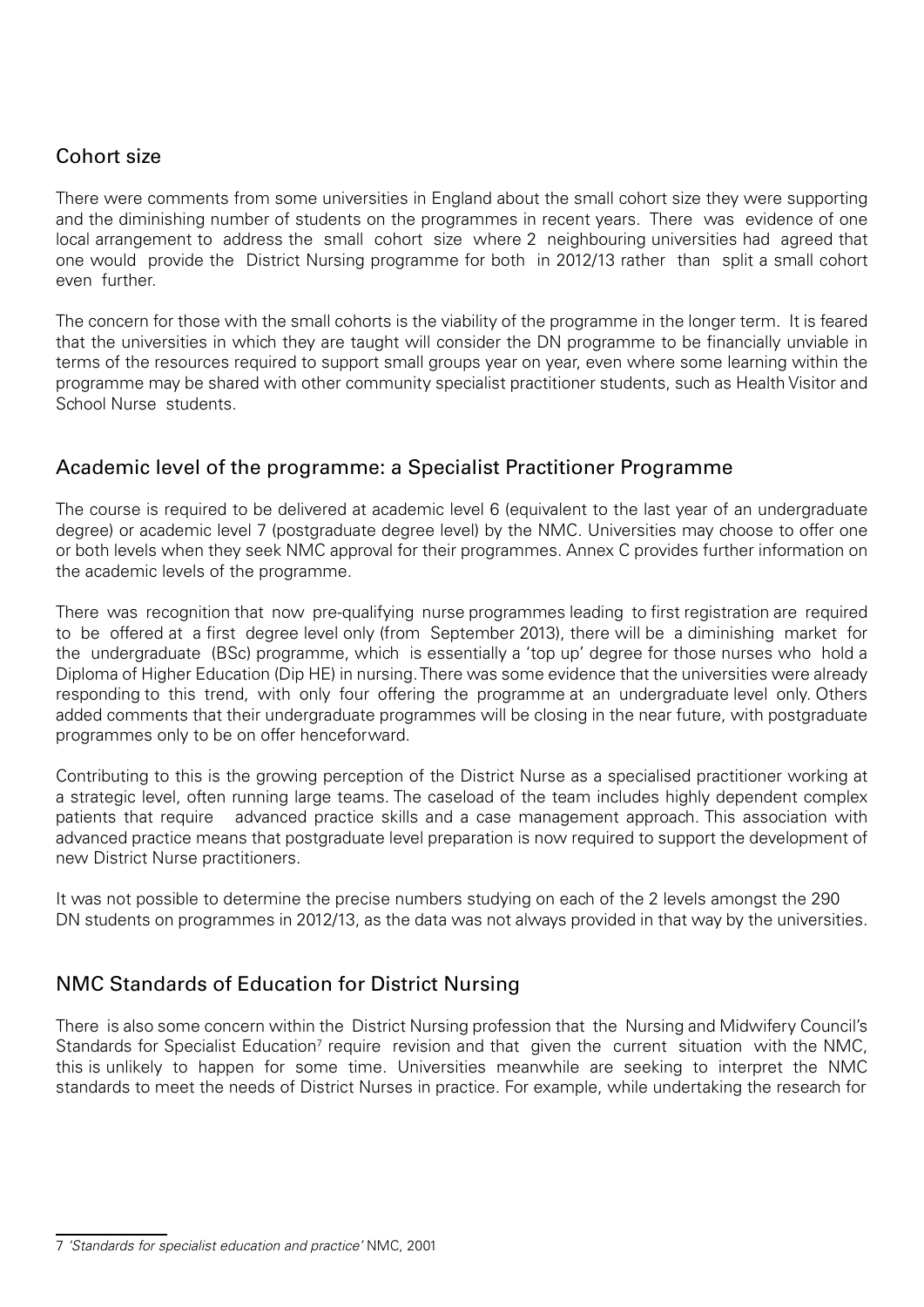this report, the QNI was advised that two universities were seeking to revalidate their programmes to enable the independent prescribing qualification to be included in the course in place of the community prescribing qualification.

The independent prescribing qualification goes beyond the requirements of the standards but reflects the way in which District Nurses are now practising and the way in which patient needs are being met within those localities. It is also notable that in May 2013 the first DN programme in the UK has been mapped to advanced practice and has gained RCN accreditation in addition to the NMC approval.

# Conclusion

It has been widely recognised that social and demographic changes, increases in long term conditions and constraints on public funding require greater integration of care and a community orientated NHS bringing care closer to patients in their own homes and communities. In order to meet the increasing demand for and complexity of nursing care in the home, we need to prepare a workforce with the capacity and capability to respond to these changing needs. This should begin with investment in the education and development of District Nurses to ensure that enough appropriately skilled community health care professionals are ready and in place to meet the demand.

Some of the foundations needed to address this are already in place. These include the focus on quality of care and patient and carer-led services, the new system to integrate training with workforce planning, primary care involvement in commissioning and the recently published strategy paper on District Nursing which it is now essential to implement. The QNI is also encouraged by NHS England's stated commitment to maximise the leadership role of specialist community practitioners and to develop evidence base staffing level guidance for community nursing<sup>8</sup>. Patients receiving care from District Nurses are uniquely vulnerable, both as a result of their health condition and the fact they are receiving care 'behind closed doors' in the privacy of their own homes. More needs to be done through national leadership and local decision making to recognise the unique role and skills of specialist District Nurse practitioners and the value of the Specialist Practitioner Qualification (SPQ) to local providers and community nurse employers.

It is essential that there are enough appropriately qualified and skilled District Nurses to provide the care patients and carers need and that the legitimate policy objective of encouraging local decision making does not translate into a lack of interest locally with the consequent devaluing of the District Nursing qualification. Those with responsibility for commissioning local community nursing services need to recognise the importance of those services being led by an appropriately qualified team leader and commission the services accordingly. Alongside this, those responsible for commissioning the local education and training of the community teams need to ensure sufficient numbers of District Nurses are being trained each year to meet the current and the anticipated demand for their services. This should include raising the profile of District Nursing as a stimulating and rewarding career option.

Without a significant investment now into the right nurse with the right community specialist practice skills, the NHS will be ill equipped to respond to the needs of the people it serves. The 'snapshot' of evidence provided by the QNI's research gives cause for much concern: Now is the time to reverse this worrying trend and to place the needs of the patient and the carer in the community at the centre of the service and education commissioning process.

<sup>8</sup> *Compassion in Practice - Nursing, Midwifery and Care Staff - Our Vision and Strategy*, NHS England and Department of Health, 2012.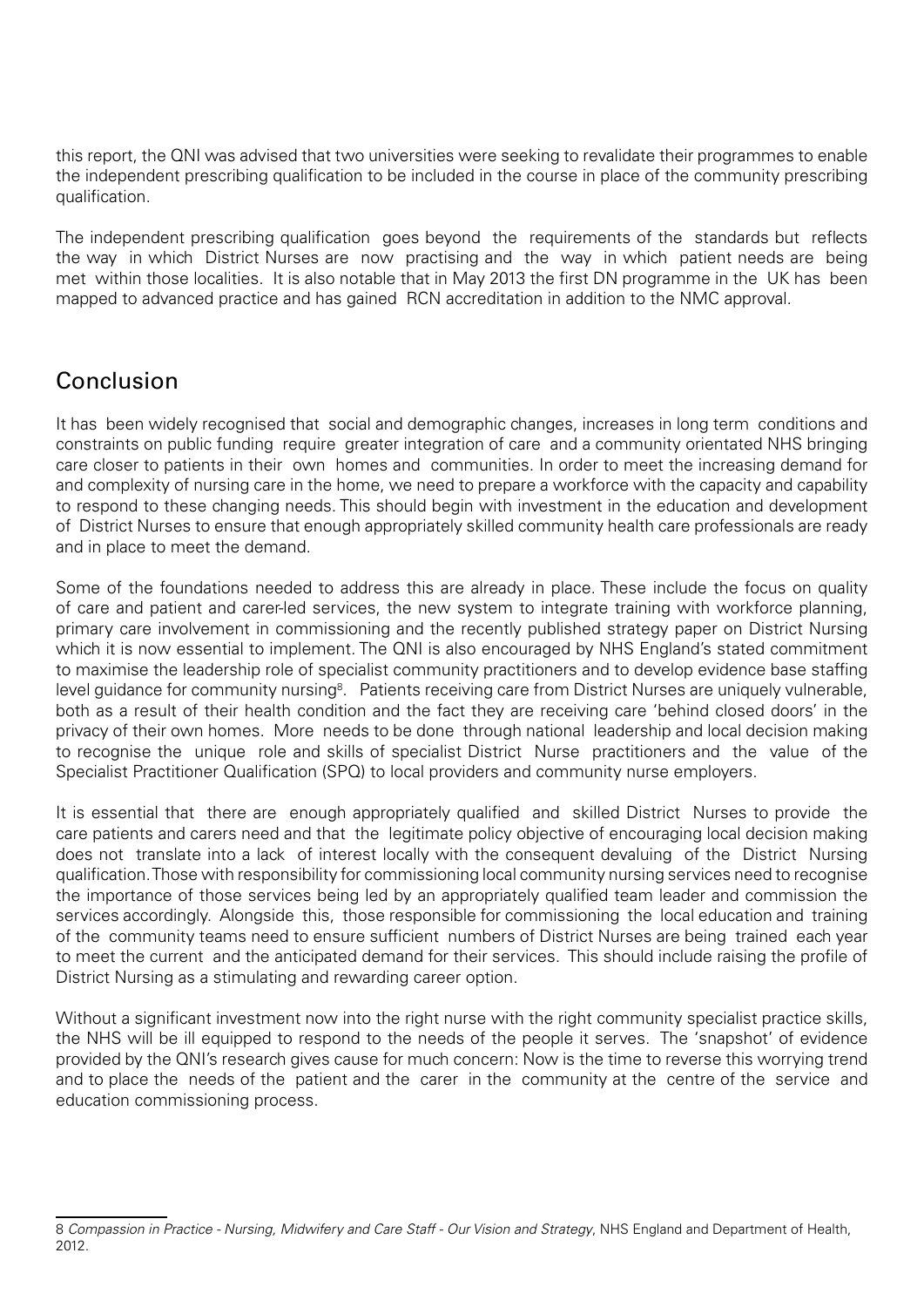### Annex A

### The QNI Right Nurse, Right Skills campaign

The QNI has been concerned about the diminishing numbers of qualified District Nurses for some time. In 2009 we published a report '20:20 Vision: Focusing on the future of District Nursing' which showed that 29% of the community nursing service providers no longer supported their community staff nurses to undertake the specialist practice qualification<sup>1</sup>. Just 48% of organisations required their team leaders to hold the District Nursing qualification and a growing trend to devalue the qualification was apparent.

The QNI has been running the 'Right Nurse, Right Skills' campaign for the last two years to highlight the value of the qualified District Nurse in delivering care in the community. In 2011 we published 'Nursing Care at Home', a report of patients' and nurses' experiences in which we concluded that:

"Service commissioners should set standards for community competencies to be held by all team leaders or people in key posts, as part of the appropriate community contract for community services with service providers2 "

and

"All nurse team leaders should have specific community training so that they can ensure patients receive safe and high quality care in the home"<sup>3</sup>

#### Annex B

#### Total qualified District Nurses working

England as at 30 September each year (full time equivalent)

| 2002                    | 2003   | 2004  | 2005  | 2006       | 2007                            | 2008  | 2009  | 2010  | 2011  | 2012  |
|-------------------------|--------|-------|-------|------------|---------------------------------|-------|-------|-------|-------|-------|
| 10 <sub>r</sub><br>,446 | 10,303 | 9,766 | 9,569 | 9,023<br>Q | $\overline{\phantom{m}}$<br>Ō., | 8,352 | 7,860 | 7,693 | 6,937 | 6,381 |

NHS Health and Social Care Information Center: Annual workforce census

<sup>1 &#</sup>x27;*20:20 Vision: Focusing on the future of District Nursing'*, QNI 2009

*<sup>2</sup> Nursing People at Home',* QNI 2011, p38

<sup>3</sup> *Nursing People at Home'*, QNI 2011, p39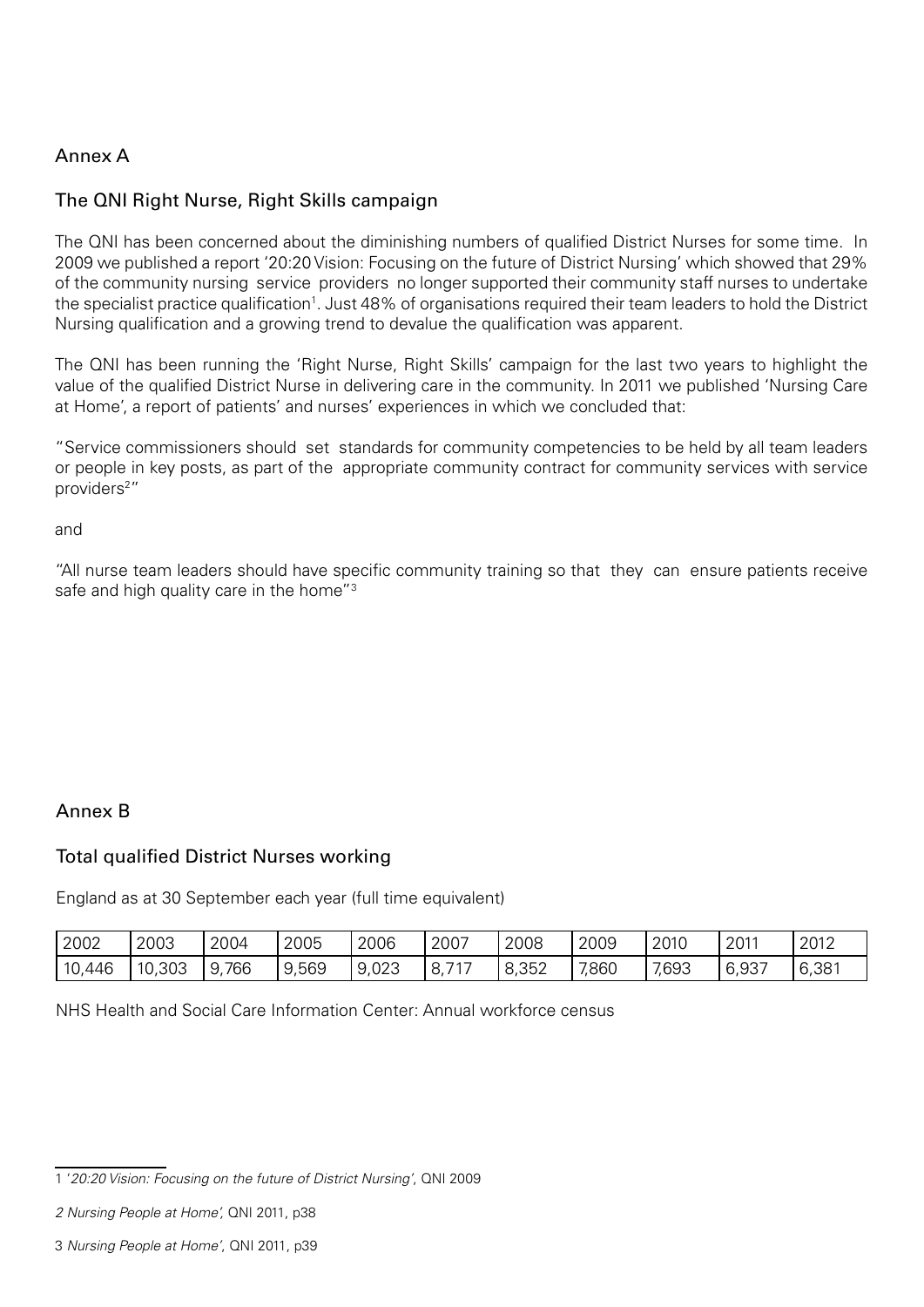## Annex C

Number of universities approved by the NMC to deliver the District Nurse programme

| Country          | Offering SPQ<br>programme | Not offering SPQ<br>programme | Did not respond | Total number of<br>HEIs approved to<br>run SPQ<br>programmes by<br>the NMC |
|------------------|---------------------------|-------------------------------|-----------------|----------------------------------------------------------------------------|
| England          | 73% (24)                  | $21\%$ (7)                    | $6\%$ (2)       | 33                                                                         |
| Wales            | 100% (4)                  |                               |                 |                                                                            |
| Northern Ireland | 100% (1)                  |                               |                 |                                                                            |
| Total            | 76% (29)                  | 19% (7)                       | $5\%$ (2)       | 38                                                                         |

#### Annexe D

## Explanation of academic levels of the District Nursing programmes

|                | Undergraduate                                                       | Undergraduate                                                                                                                                                                      | Postgraduate                                                                                                                         | Postgraduate                                                                                                               |
|----------------|---------------------------------------------------------------------|------------------------------------------------------------------------------------------------------------------------------------------------------------------------------------|--------------------------------------------------------------------------------------------------------------------------------------|----------------------------------------------------------------------------------------------------------------------------|
| Award          | BSc (Hons) with<br><b>SPQ</b>                                       | Graduate Diploma<br>with SPQ                                                                                                                                                       | Postgraduate<br>Diploma with SPQ                                                                                                     | MSc (no SPQ)                                                                                                               |
| Explanation    | 'Top up' honours<br>degree for those<br>who hold a<br>diploma in HE | 120 credits at level<br>6 for those who<br>have a first degree<br>but do not wish to<br>study at PG level<br>or do not meet<br>the entry require-<br>ments to study at<br>PG level | 2/3 of a full MSc<br>programme for<br>those who have<br>a first degree and<br>meet the entry<br>requirements to<br>study at PG level | A 'top up' to<br>Masters, normally<br>dissertation only<br>after the SPQ is<br>completed with<br>a postgraduate<br>diploma |
| <b>Credits</b> | 120                                                                 | 120                                                                                                                                                                                | 120                                                                                                                                  | 60                                                                                                                         |
| Academic Level | 6                                                                   | 6                                                                                                                                                                                  | 7                                                                                                                                    | 7                                                                                                                          |